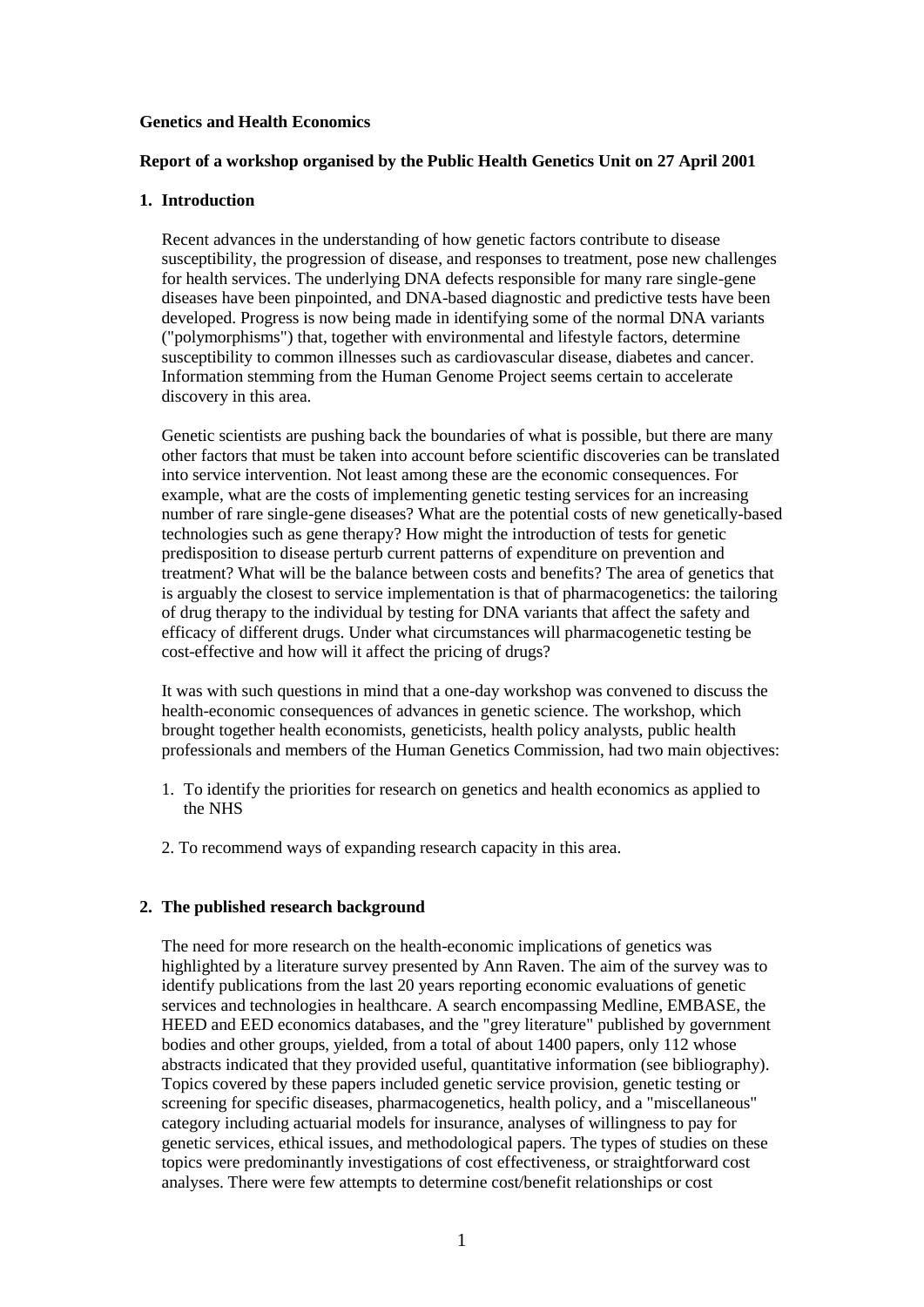consequences. Although recent years have seen an increase in the number of economic evaluations of genetic services and technologies, particularly in the area of pharmacogenetics, much of the published work is somewhat superficial and little attention has been paid to strategic issues such as the economic impact of genetics on health service organisation and budget planning.

### **3. The potential effects of genetics on health services**

Simon Harding stressed the many questions that developments in genetics pose for the health economist. These developments fall into four main areas - risk testing, pharmacogenetics, the development of new drugs, and new therapies - all of which have uncertain implications for the demand and supply of health care services. The consequences of the development of genetic tests indicating an individual's risk of disease are difficult to predict. The level of demand for such tests is so far unknown, as are their lifetime consequences: will they lead to more effective prevention and a healthier population, or will they merely prolong the survival of a larger number of chronically ill people who will need continuing treatment? In the area of pharmacogenetics, the health benefits of better targeted treatment are clear, but if better targeting means that a wider range of drugs becomes cost effective, overall expenditure on drugs could spiral upwards. Similarly, new drugs developed as a result of genomic technology, and new "genetic" treatments such as gene therapy, could increase the demand for treatment and thereby push up costs.

How should Government respond to the economic challenges posed by genetics? There may be a need to consider the optimum ratio of public/private involvement in both the provision and the financing of health services. Government will also need to strike the right balance between encouraging research and development by the pharmaceutical and biotech industries, and protecting the public interest by regulating to ensure that safe, highquality products are available at affordable prices. In the NHS itself, both overall capacity and service configuration will need to be considered, and provision will have to be made for genetics education and training of health professionals.

The questions for the health service translate into several questions for health economics research: are current research methodologies adequate or do we need new approaches? What sort of data will we need and should we plan now to collect it? And perhaps most importantly, what are the priorities: which aspects of genetics pose problems that are both new and urgent, and which ones can be dealt with effectively by a "wait and see" approach?

### **4. Economic evaluation of pharmacogenetics**

Much has been made of the potential of pharmacogenetics to enhance the effectiveness of drug therapy for the individual while minimising adverse drug reactions. However, as Adrian Towse pointed out with the help of worked examples, the economic case for pharmacogenetic testing has to be made individually for each test/drug combination. In each case, the interests of the payer in achieving the maximum social benefit for the cost paid must be balanced against the need of the pharmaceutical industry to recoup its R&D expenditure and make an acceptable profit from a smaller market.

Towse and colleagues have developed equations that enable a pharmacogenetic test/drug combination to be evaluated economically over a range of conditions and assumptions. Variables that must be considered include the price of the test, the prices of the drug with and without testing, the effectiveness of the drug in quality adjusted life years (QALYs),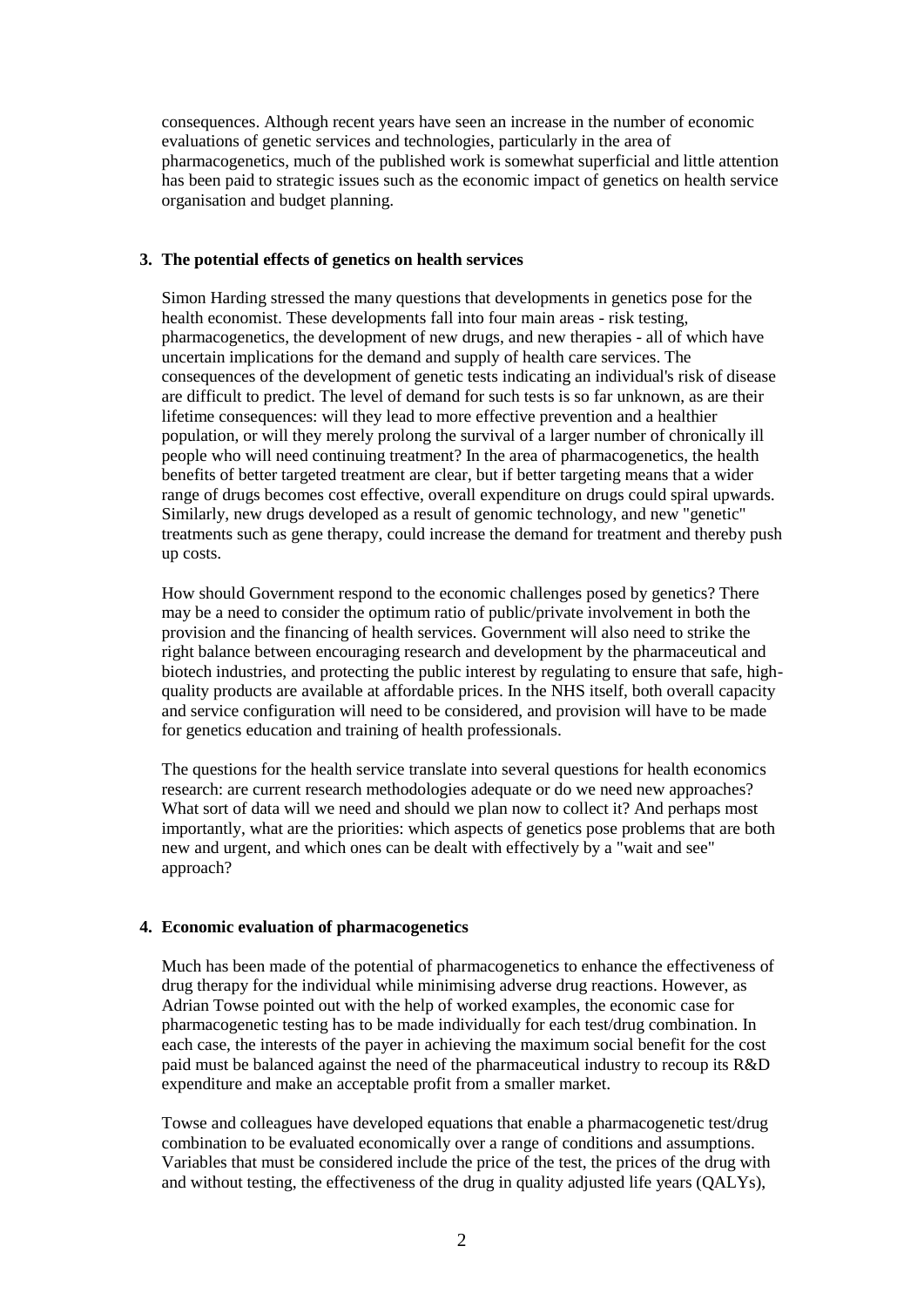the size of the patient population, the ratio of responders to non-responders, and the costs of adverse reactions. In qualitative terms, the payer is (theoretically) likely to favour testing and tolerate an increase in drug price if the test is inexpensive, the proportion of non-responders is high and/or the adverse reactions are serious. In practice, however, payers may be resistant to price increases. In addition, the market for some narrowly targeted drugs may be too small to be economically viable for the drug company unless subsidies are available for orphan drug development. Pharmaceutical companies will only embrace pharmacogenetics if there are incentives for them to do so or if they are forced to respond to pharmacogenetic tests developed by the diagnostics industry.

### **5. The socioeconomic implications of genetics**

Genetic services and interventions have social and psychological dimensions that need to be taken into account in assessing their costs and benefits. Garry Barton outlined some of the intangible, but important, factors associated with genetic testing, such as the value of knowledge provision, and the dangers of fatalism, depression or over-optimism. Do we have adequate ways of evaluating such social benefits and costs, or are new tools needed? People's psychological and behavioural reactions to genetic information may have an impact beyond the individual, affecting both the demand for services and their effectiveness. For example, those found to be genetically at low risk of an illness may be unwilling to forego surveillance that is offered to others, while the lure of genetic tests offered over the Internet may leave the NHS having to deal with a burden of distress and confusion.

The family implications of genetics also need to be considered in economic analyses, but it is not always clear how best to do this: should effects on the proband and his/her family be considered separately or together, and how can the value of genetic information to different generations of a family be estimated? If genetic testing reveals new groups of people who are significantly disadvantaged by their genetic make-up, we may need, in the interests of equity, to develop different criteria for assessing the cost-effectiveness of treatments for these groups.

### **6. Workshops**

#### *What are the priorities for health economic research relating to genetics and the NHS?*

- *Research methodology*: Health economic research can be divided into two categories: methodological research, and research on specific topics. There was a general consensus that many of the economic issues raised by genetics are not unique to this field and are amenable to analysis by existing methods. The exceptions may be the questions of how to put a value on intangible factors such as information and informed choice, and how to take into account the family dimension of genetics. There may be a need to develop ways of integrating both "concrete" and intangible factors into the overall analysis.
- *Identifying priorities*: The two workshop groups differed in their views on how to draw up a list of priorities for health economic research in genetics. While one group recommended developing a "prioritisation template", assigning priorities to topics on the basis of the seriousness of the consequences if decisions are avoided or wrong decisions made, the other group felt that health economists needed to respond to priorities specified by the NHS on the basis of its long-term aims.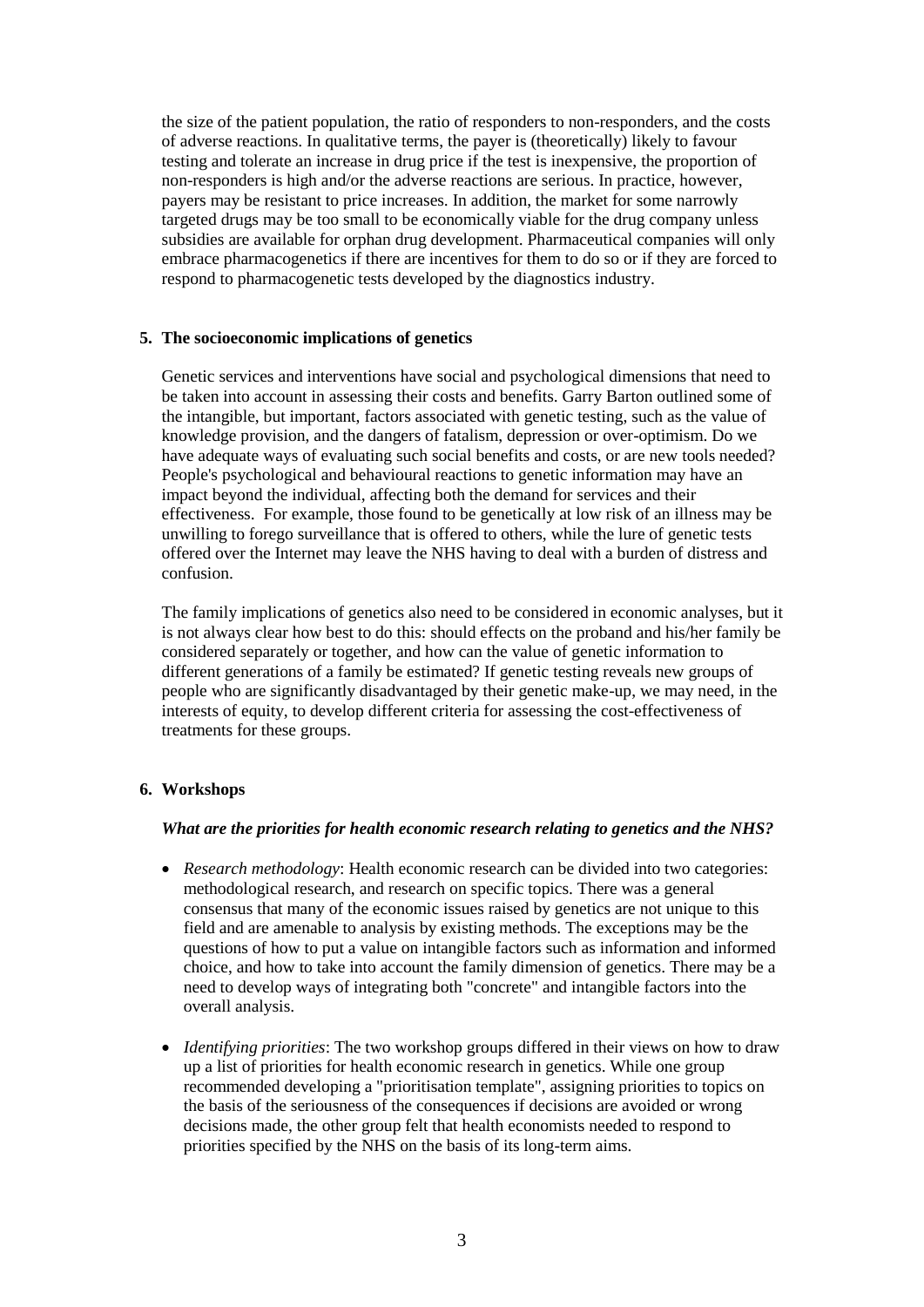- *Data collection*: Both groups agreed that there is a serious lack of quantitative data for use in research studies. There is a need for systematic collection of data, for example on the numbers, types, costs and outcomes of genetic tests, and of defined data sets needed for specific types of research. Pharmacogenetics may be the first area in which the impact of genetics will be felt in the mainstream health service. The type of analysis described by Adrian Towse will be essential for evaluating specific test/intervention combinations but it can only be done if the appropriate data are available. A first task could be to draw up specifications for the minimum data sets required for this and other types of modelling and analysis.
- *Pilot studies*: Genetic testing for whatever indication is not an end in itself but must be considered in the wider context of service provision. The best way to approach the question of the impact of genetics at the service level would be to choose a few "pilot" diseases as examples and investigate the potential effect of genetic testing and other new genetic technologies on the delivery and organisation of services for that disease. The analysis should not be confined to the rare single-gene diseases but should include common diseases that have a genetic component, for example coronary heart disease, rheumatoid arthritis and multiple sclerosis.
- *Health-economic assessment of specialist genetic services*: The impact of genetics on service provision for a wide range of diseases raises the question of the place of the specialist genetic services (both clinical and laboratory) in the health service of the future. In order to inform this debate, it would be useful to evaluate the efficiency and effectiveness of current specialist genetic services, particularly laboratory services: what is the optimum size and number of laboratories, and is there a case for contracting out some tests to private providers?

# *What processes are needed to expand health economics capacity in the field of genetics and health?*

- *Attracting and retaining health economists in the public sector*: There is a general shortage of health economists in the public sector. Recruitment onto training courses is difficult, and many of those who gain qualifications are then lost to the private sector where salaries are higher. If the situation is to be improved, the Department of Health and the NHS need to be prepared to invest more resources in this area. In addition, a "hearts and minds" approach is needed at undergraduate level to make students more aware of the discipline, and there may be a case for attempting to attract post-graduate level researchers from other disciplines to train as health economists.
- *Multidisciplinary training courses*: As well as an overall shortage of people, there is also a shortage of health economists working in the area of genetics. There are currently about 200 health economists in the public sector; an additional 10-20 people working specifically on genetics would be able to make a significant impact. At the training level, specialised Masters' courses could be set up and the curricula of existing courses could be strengthened. The skills and knowledge that are needed are multidisciplinary, pointing to the need for training and research alliances across the fields of epidemiology, economics and health policy research. It is unclear at present what resources might be called upon to fund new training programmes. Regional R&D funds (Department of Health) support existing Masters' programmes.
- *Centres of excellence*: Any researchers attracted into health economics need incentives to stay there. The discipline of health economics needs a higher profile in its own right in the research world. Arguably, every piece of research on health service policy or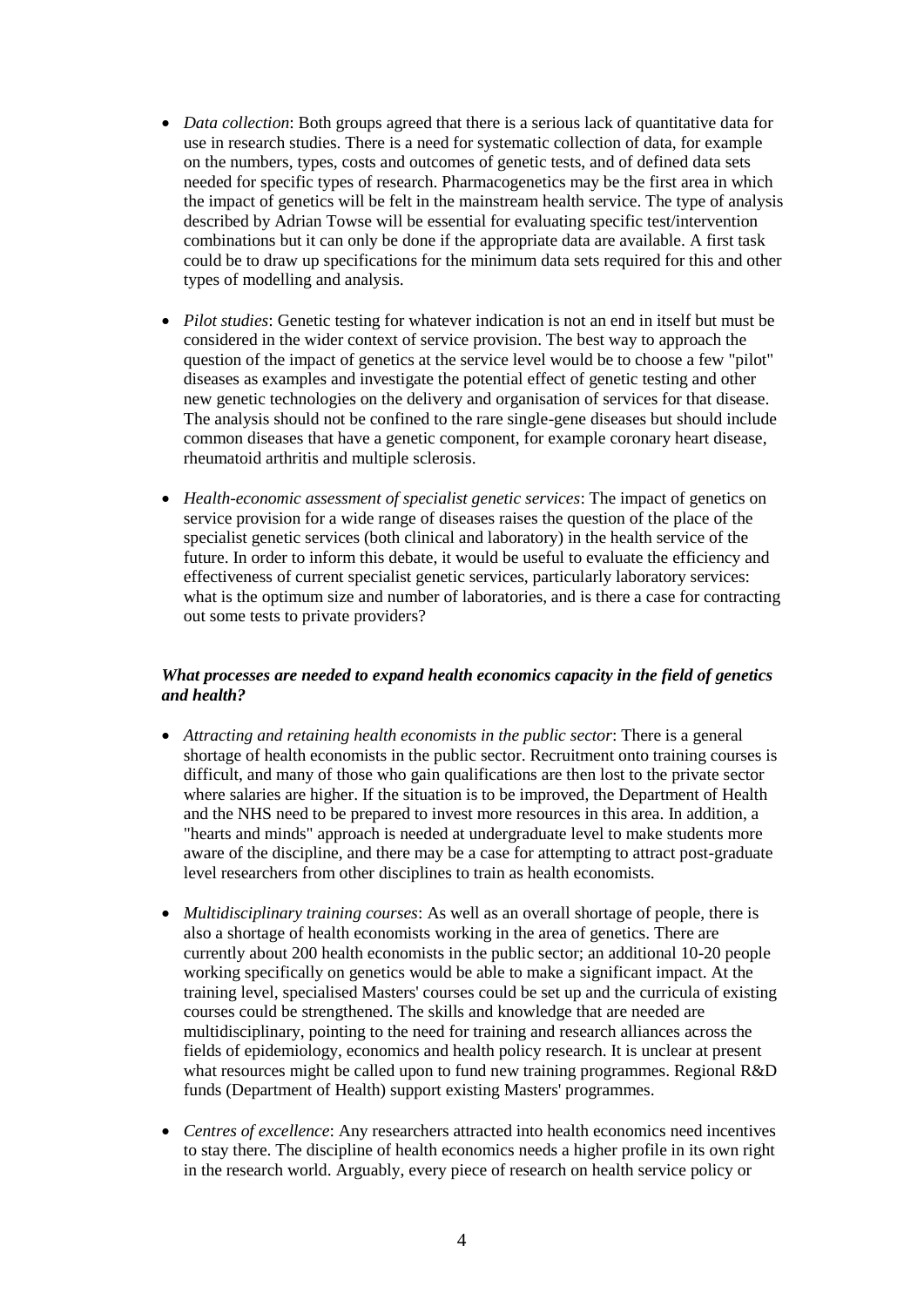provision should benefit from input from a health economist. However, the Research Assessment Exercise does not reward health economists who participate in a supporting role in others' research projects, and so discourages them from contributing their expertise. High-profile "centres of excellence" in health economics might help to attract able people and provide a stimulating working environment, and funding for specific research projects is also needed.

 *Potential sources of research funding*: Joint MRC/ESRC fellowships in health economics already exist, and some of these could be earmarked for genetics. The ESRC has recently announced its intention to spend £5 million on genetics-related research; economic aspects do not yet figure on its agenda but those running the programme should be encouraged to consider them. The Wellcome Trust has identified health service research as one of its priorities and might be receptive to the idea of setting up a genetics and health economics programme.

# **7. The way forward**

The workshop participants were in no doubt that it is essential to expand research on the health-economic consequences of advances in genetic science. Several action points were agreed:

- 1. Research-funding bodies, such as those identified by the workshop discussion, should be approached and presented with the arguments for supporting research on genetics and health economics.
- 2. The report of this workshop should be circulated to key figures in the Department of Health and the NHS Executive, with the suggestion that they consider genetics and health economics as a priority area for R&D funding.
- 3. Groups currently involved in the organisation, commissioning and funding of genetic services, in particular the Genetics Commissioning Advisory Group and the Regional Specialist Commissioning Groups, should be apprised of the workshop's recommendations.
- 4. Advisory groups in the area of genetics, in particular the Human Genetics Commission, should be encouraged to flag economics as an important area for consideration.
- 5. Steps should be taken to enhance the profile of genetics amongst health economics researchers and to highlight the major issues. The Health Economics Study Group (HESG) would be an appropriate forum for this discussion. The papers presented at the workshop by Ann Raven and Adrian Towse could be modified for presentation to the HESG.
- 6. The workshop should re-convene in 12-18 months' time to assess progress.